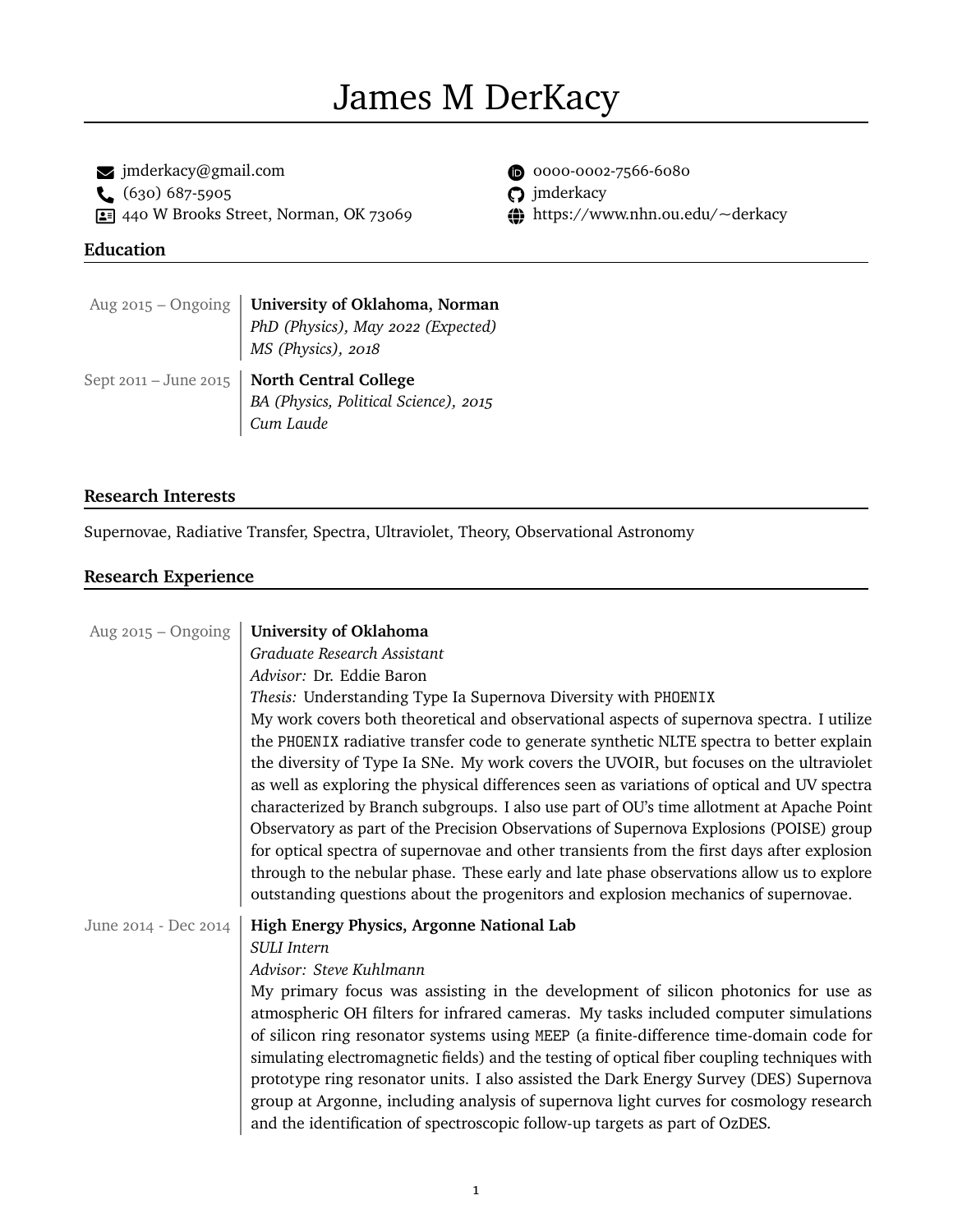# **Publications**

| Papers in<br>Progress | • DerKacy, J., et al., UV/Optical Analysis of SN 2021fxy, Expected Fall 2021<br>• DerKacy, J., et al., PHOENIX Modeling of SN 2019ein, Expected Spring 2022                                                                                                                                                                                                                                                                                                                                                                                                                                                                                                                                                                                                                                                                                                                                                                                                                                                                                                                                                                              |
|-----------------------|------------------------------------------------------------------------------------------------------------------------------------------------------------------------------------------------------------------------------------------------------------------------------------------------------------------------------------------------------------------------------------------------------------------------------------------------------------------------------------------------------------------------------------------------------------------------------------------------------------------------------------------------------------------------------------------------------------------------------------------------------------------------------------------------------------------------------------------------------------------------------------------------------------------------------------------------------------------------------------------------------------------------------------------------------------------------------------------------------------------------------------------|
| 2021                  | 1. Zhang, X., Wang, X., Sai, H.,  DerKacy, James M., et al., 2021, SN 2019va: A Type IIP<br>Supernova with an Unusually Large Contribution of Nickel-56 Decay to the Plateau-Phase Light<br>Curve, MNRAS, submitted<br>2. Zhang, X., Wang, X., Sai, H.,  DerKacy, James M., et al., 2021, SN 2018hfm : A Low-Energy<br>Type II Supernova with Prominent Signatures of Circumstellar Interaction and Dust Formation,<br>MNRAS, accepted, doi:10.1093/mnras/stab3007<br>3. Zeng, X., Wang, X. F., Esamdin, A.,  DerKacy, James M., et al. 2021, SN 2017hpa: A Nearby<br>Carbon-rich Type Ia Supernova with a Large Velocity Gradient ApJ, 909, 176, doi:10.3847/1538-<br>4357/abdeb9                                                                                                                                                                                                                                                                                                                                                                                                                                                       |
| 2020                  | 4. Zhang, J., Wang, X., Vinko, J.,  DerKacy, James M., et al. 2020, SN 2018zd: An Un-<br>usual Stellar Explosion as Part of the Diverse Type II Supernova Landscape, MNRAS, 498, 84Z,<br>doi:10.1093/mnras/staa2273<br>5. Lin, W. L., Wang, X. F., Li, W. X.,  DerKacy, J. M., et al. 2020, SN 2018hti: A<br>Nearby Superluminous Supernova Discovered in a Metal-poor Galaxy, MNRAS, 497, 318L,<br>doi:10.1093/mnras/staa1918<br>6. DerKacy, J. M., Baron, E., Branch, D., et al. 2020, Ultraviolet Line Identifications and Spectral For-<br>mation Near Max Light in Type Ia Supernova 2011fe, ApJ, 901, 86, doi:10.3847/1538-4357/abae67<br>7. Jacobson-Galán, W. V., Margutti, R., Kilpatrick, C. D.,  DerKacy, James M., et al. 2020, SN<br>2019ehk: A Double-peaked Ca-rich Transient with Luminous X-Ray Emission and Shock-ionized<br>Spectral Features, ApJ, 898, 166, doi:10.3847/1538-4357/ab9e66<br>8. Bostroem, K. A., Valenti, S., Sand, D. J.,  DerKacy, J. M., et al. 2020, Discovery and<br>Rapid Follow-up Observations of the Unusual Type II SN 2018ivc in NGC 1068, ApJ, 895, 31,<br>doi:10.3847/1538-4357/ab8945. |
| 2019                  | 9. Xiang, D., Wang, X., Mo, J.  DerKacy, James M., et al. 2019, Observations of SN 2017ein<br>Reveal Shock Breakout Emission and a Massive Progenitor Star for a Type Ic Supernova, ApJ, 871,<br>176, doi:10.3847/1538-4357/aaf8bo<br>10. Dimitriadis, G., Foley, R. J., Rest, A.,  DerKacy, J. M. et al. 2019, K2 Observations of SN<br>2018oh Reveal a Two-component Rising Light Curve for a Type Ia Supernova, ApJ, 870, L1,<br>doi:10.3847/2041-8213/aaedbo<br>11. Shappee, B. J., Holoien, T. W.-S., Drout, M. R.  DerKacy, J. M., et al. 2019, Seeing Double:<br>ASASSN-18bt Exhibits a Two-component Rise in the Early-time K2 Light Curve, ApJ, 870, 13,<br>doi:10.3847/1538-4357/aaec79<br>12. Li, W., Wang, X., Vinkó, J.,  DerKacy, J. M. et al. 2019, Photometric and Spectroscopic<br>Properties of Type Ia Supernova 2018oh with Early Excess Emission from the Kepler 2 Observations,<br>ApJ, 870, 12, doi:10.3847/1538-4357/aaec74                                                                                                                                                                                      |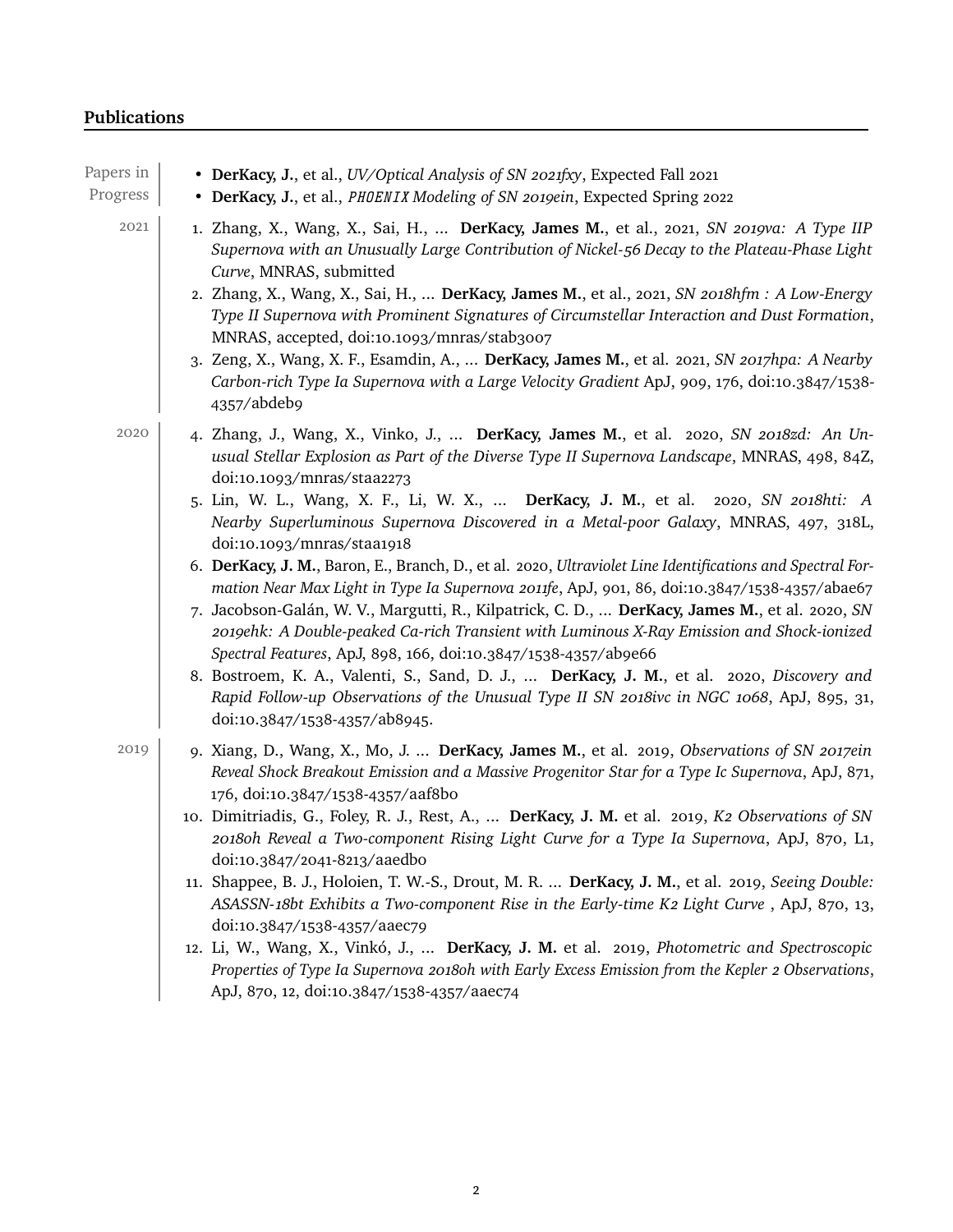## **Talks & Presentations**

| 2021 | • (Invited) Ultraviolet Line Identification and Spectral Formation Near Max-light in Type Ia Supernova<br>2011fe, University of Kansas Astronomy and Space Physics Seminar, October 2021<br>• SN 2021fxy: A "Shallow-Silicon" Type Ia Supernova Masquerading As A "Core-Normal", Apache Point<br>Observatory Science Symposium, July 2021<br>• Probing Spectral Formation of Type Ia Supernovae using PHOENIX, 237th AAS Meeting, January 2021 |
|------|------------------------------------------------------------------------------------------------------------------------------------------------------------------------------------------------------------------------------------------------------------------------------------------------------------------------------------------------------------------------------------------------------------------------------------------------|
| 2020 | • Ultraviolet Line Identification and Spectral Formation Near Max-light in Type Ia Supernova 2011fe, CSP<br>Collaboration Workshop, September 2020<br>• Ultraviolet Line Identifications in Near Max Light Spectra of Type Ia Supernova 2011fe (Poster), 235th<br>AAS Meeting, January 2020                                                                                                                                                    |
| 2018 | • Models of Interacting Supernovae: Understanding the Physics and Probing the Circumstellar Environment<br>(Poster), MidAmerican Regional Astrophysics Conference, April 2018                                                                                                                                                                                                                                                                  |
| 2015 | • OH Line Suppression Research for Future Near-Infrared Camera Development (Poster), Rall Symposium<br>for Undergraduate Research, North Central College, May 2015                                                                                                                                                                                                                                                                             |
| 2014 | • OH Line Suppression Research for Future Near-Infrared Camera Development, 24th Annual Argonne<br>Undergraduate Research Symposium, Argonne National Lab, October 2014                                                                                                                                                                                                                                                                        |

# **Teaching Experience**

| Spring 2021   ASTR 5453 - Extragalactic Astronomy & Cosmology, Grader   ASTR 5900 - Numerical Methods, Grader |
|---------------------------------------------------------------------------------------------------------------|
| Fall 2020   ASTR 3103 - Stars, Grader                                                                         |
| Spring 2017   PHYS 2524 - Gen. Physics for Life Sciences, Graduate TA                                         |
| Fall 2016   ASTR 1514 - General Astronomy, Laboratory Instructor                                              |
| Summer 2016   PHYS 2514 - Gen. Physics for Engineers, Graduate TA                                             |
| Spring 2016   ASTR 1514 - General Astronomy, Laboratory Instructor                                            |
| Fall 2015   ASTR 1514 - General Astronomy, Laboratory Instructor                                              |
| Winter $2013$   PHY 142 - Physics II, Laboratory TA                                                           |
| Fall 2012   PHY 141 - Physics I, Laboratory TA                                                                |

# **Outreach & Department Service**

# **Summer REU Mentor**

## *Summer 2021*

Co-advised undergraduate REU student Sara Paugh on her work with SN 2021fxy. Responsibilities included assisting Sara in learning several analysis codes, like SYNOW and MISFITS.